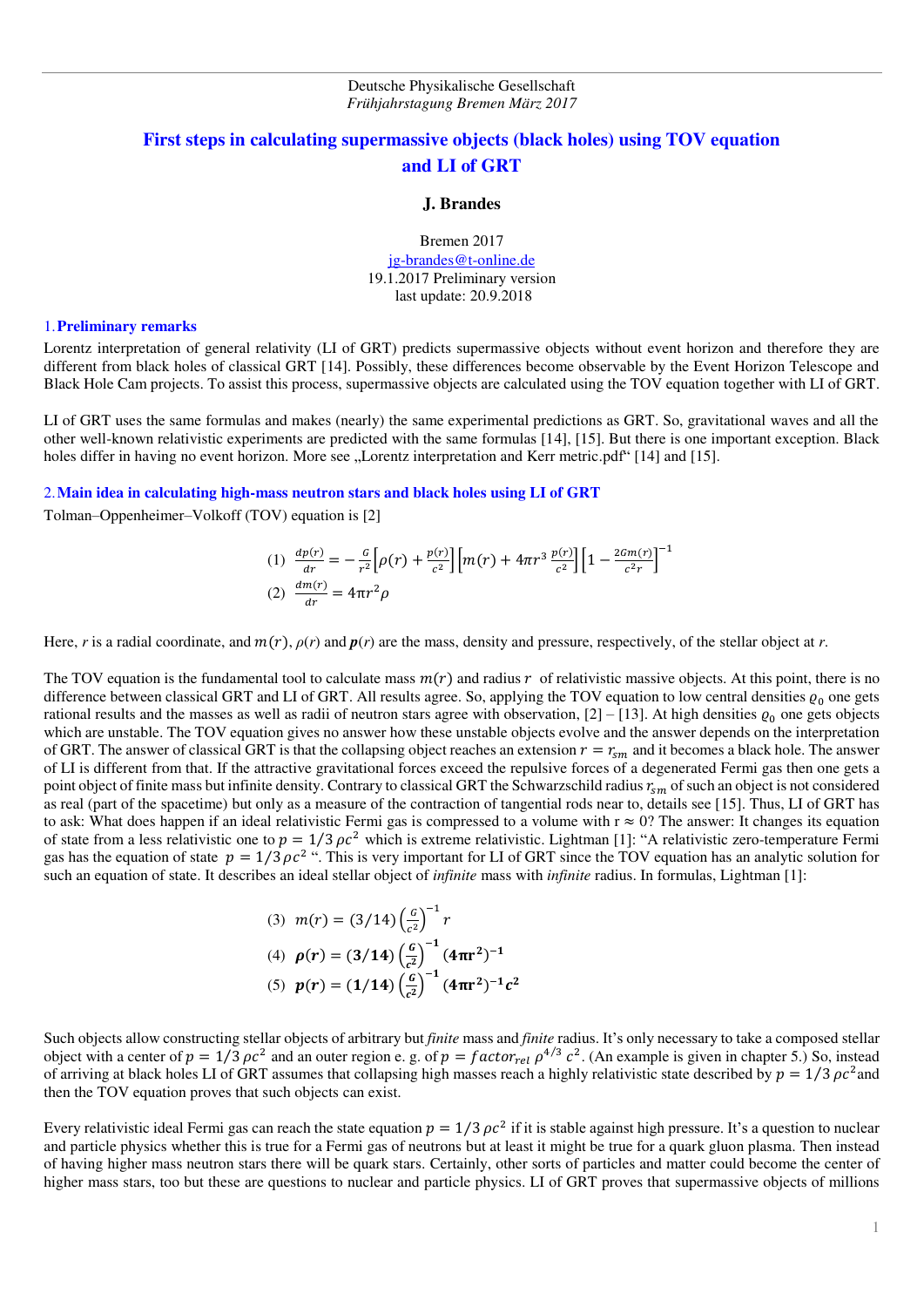of  $M_{sun}$  can become constructed in the same manner as lower mass objects. The only difference, the volume of the center of the object with matter in the state  $p = 1/3 \rho c^2$  has to be accordingly larger. The following three steps illustrate these statements by examples.

## 3. Analytical and numerical solution of TOV with  $p = 1/3 \rho c^2$

The analytical proof of  $m(r)$ , formula (3), is simply done by inserting formula (3) - (5) into TOV. A numerical verification is done by the Mathematica programs, see below The Mathematica implementation of TOV with  $p = 1/3 \rho c^2$  coincides with the analytical solution and is an example of a high mass object different from a black hole but in agreement with the TOV equation.

### **Supermassive star**  $p = 1/3 \rho c^2$



# 4. Numerical solution of TOV with  $p = factor_{nonrel} \rho^{5/3} c^2$  and  $p = factor_{rel} \rho^{4/3} c^2$

The nonrelativistic calculation of a neutron star is mainly done to get some confidence in the formulas. Since there are some differences with the value of  $factor_{nonrel}$  in the literature not all predictions of neutron star masses and radii agree with each other in this case. In line with the literature the numerical solutions with  $factor_{rel}$  show that high  $\varrho_0$  leads to unstable relativistic neutron stars.

### 5. Construction of a high-mass stellar object with a kernel of  $p = 1/3 \rho c^2$  and an outer region of  $p = factor_{rel} \rho^{4/3} c^2$  using **TOV**

This fourth Mathematica program is an example of constructing stellar objects with masses from some to several billions of  $M<sub>sun</sub>$  by using the TOV equation. Within LI of GRT they are no black holes. Possibly, they are realized in nature, consist of deconfined quark matter and become verified by astronomical observation.

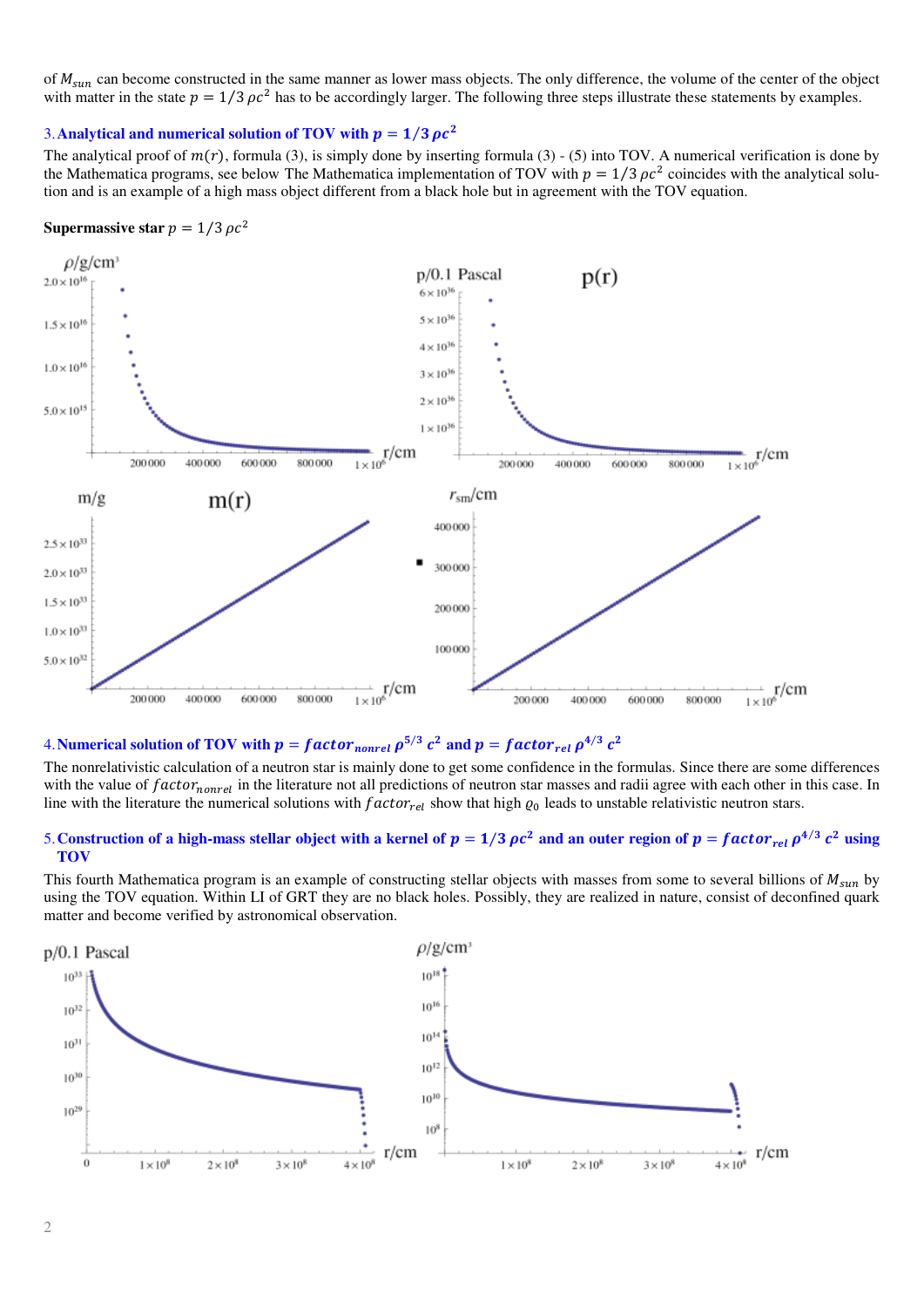

The Mathematica programs concerning chapter 3 - 5 are included into the appendix. They give an example of how mass and radius of an extreme relativistic, a nonrelativistic , a relativistic and a composed extreme relativistic stellar object become calculated by the TOV equation. Further examples: Taking  $m = m(SGR A^*) = 4 10^6 M_{sun}$  then  $r = (14/3) 4 10^6 3 km = 2.3 r_{sm}(SGR A^*)$ . Taking a comparable mass but with some shell of  $p = factor_{rel} \rho^{4/3} c^2$  starting at  $\rho = 900 \text{ g/cm}^3$  one has:  $m = 4.5 \text{ 10}^6 M_{sun}$ ,  $r = 0.87 \text{ m}^3$  $2.05 \, 10^{12}$  cm = 1.6  $r_{\rm sm}(m)$ . Roughly, taking the mass of *SGR A*\* then  $r \approx 2 r_{\rm sm}(SGR A^*)$ . This is close to the innermost stable radius of the accretion disk of *SGR A*<sup>\*</sup> -  $r = 3 r<sub>sm</sub> (SGR A<sup>*</sup>)$  - and the question is at the Event Horizon Telescope and Black Hole Cam projects: How is the radiation of SGR A\*created? By friction mainly at the innermost stable radius of the accretion disk or from matter hitting the surface of a supermassive object different from a black hole?

### 6. **Summary**

Within classical GRT collapsing high masses get a radius  $r = r_{sm}$  and before arriving at a highly relativistic state with  $p = 1/3 \rho c^2$ they become a black hole. Within LI of GRT collapsing high masses reach a highly relativistic state  $p = 1/3 \rho c^2$  and then application of the TOV equation shows that such objects are no black holes regardless of their mass. These differences might be observable at degenerated objects with a few  $M_{sun}$  (neutron or quark stars) or at objects with several billions  $M_{sun}$  in the galactic centers using event horizon telescopes.

#### 7.**Literature**

- [1] Lightman, A., P., Press W., H., Price, R., H., Teukolsky, S., A.: Problem book in relativity and gravitation. Princeton University Press Princeton, New Yersey 1975
- [2] Schutz, B. (2003): *Gravity from the ground up.* Cambridge University Press, see p 232ff. Formel {2} wird nicht für den allgemeinen Fall hergeleitet.
- [3] W. David Arnett, Richard L. Bowers, a microscopic interpretation of neutron star structure, Astrophysical Journal Supplement Series, 33:415-436, 1977
- [4] Andreas Bauswein, Struktur schnell rotierender Neutronensterne, Technische Universität Darmstadt, Februar 2006
- [5] Markus Leitl und Johannes Karch, Neutronensterne, Ausbildungsseminar: Nukleare Astrophysik Prof. Dr. Wolfgang Gebhardt und PD Dr. Alexander Lenz, Universität Regensburg, Mai 2007
- [6] Anika Obermann, Kernmateriezustandsgleichungen für Neutronensterne, Bachelorarbeit, Justus-Liebig Universität, Gießen, September 2008
- [7] NS-Roettgers Bernhard Praesentation, Neutronensterne,
- [8] Ewald Müller , Weiße Zwerge, Neutronensterne und Schwarze Löcher: Physik kompakter astrophysikalischer Objekte, Vorlesung an der TU München Wintersemester 2011/12, 7. Februar 2012
- [9] Elisa Lohfink, Neutronensterne, elohfink@students.uni-mainz.de
- [10] I. Sagert, Einführung in die Physik der Neutronensterne, Institut für Theoretische Physik/ Astrophysik Goethe Universität, Frankfurt am Main, 2007
- [11] Franz Embacher, Weiße Zwerge und Neutronensterne und wie es die Physik schafft, sie zu beschreiben, Universität Wien, WWW: [http://homepage.univie.ac.at/franz.embacher 2011](http://homepage.univie.ac.at/franz.embacher%202011)
- [12] Rezzolla, L.; Zanotti, O. (2013) *Relativistic Hydrodynamics*, Oxford: Oxford University Press
- [13] [Endstation: Weißer Zwerg](http://pulsar.sternwarte.uni-erlangen.de/wilms/teach/lavilla06/04_gueth.pdf) *pulsar.sternwarte.uni-erlangen.de/wilms/teach/.../04\_gueth.pdf*
- [14] [Lorentz interpretation and Kerr metric.pdf](Lorentz%20interpretation%20and%20Kerr%20metric.pdf) and others on the homepage of the autho[r www.grt-li.de](http://www.grt-li.de/)
- [15] Brandes, J.; Czerniawski, J. (2010): *Spezielle und Allgemeine Relativitätstheorie für Physiker und Philosophen Einstein- und Lorentz-Interpretation, Paradoxien, Raum und Zeit, Experimente*, Karlsbad: VRI, 4. erweiterte Auflage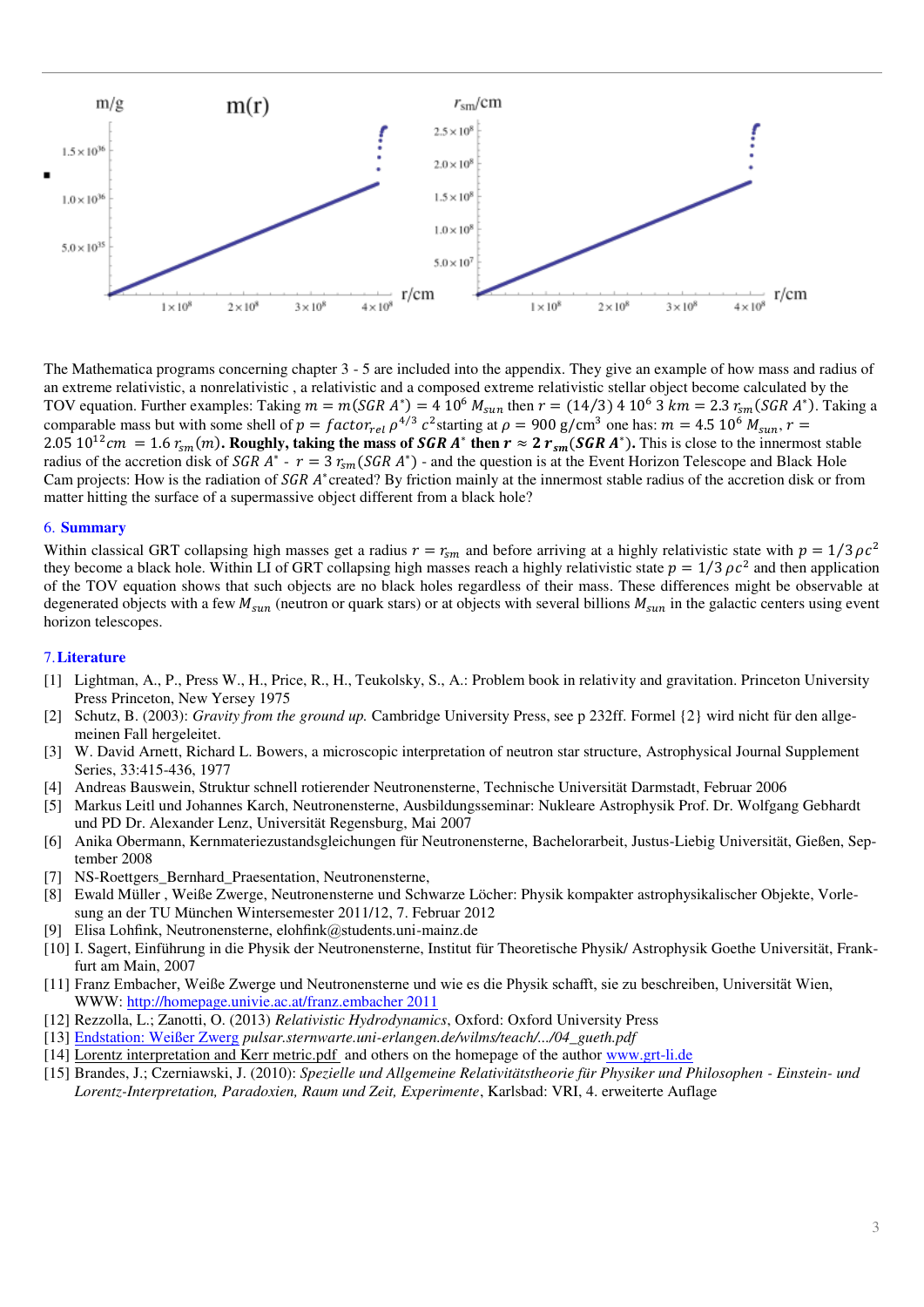# **Appendix to "First steps in calculating supermassive objects (black holes) using TOV equation"**

J. Brandes

[jg-brandes@t-online.de](mailto:jg-brandes@t-online.de) 26.01.17 Preliminary version last update: 6.4.2017

This appendix contains the Mathematica programs concerning chapter 3 – 5 of the above DPG talk **"First steps in calculating supermassive objects (black holes) using TOV equation"**. These Mathematica programs give an example of how mass and radius of an extreme relativistic, a nonrelativistic , a relativistic and a composed extreme relativistic stellar object become calculated by the TOV equation.

## 8. **Numerical solution of TOV with p=1⁄3 ρc^2**

The following Mathematica program is the implementation of TOV with  $p=1/3$   $pc^2$  and it is an example of a high mass object different from a black hole and in agreement with the TOV equation.

# 9. **Numerical solution of TOV with**  $p = factor_{nonrel} \rho^{5/3} c^2$

# 10. **Numerical solution of TOV with**  $p = factor_{rel} \rho^{4/3} c^2$

The nonrelativistic calculation of a neutron star using  $factor_{nonrel}$  is mainly done to get some confidence in the formulas. In literature there are some difficulties with the value of  $factor_{nonrel}$  and so not all predictions of neutron star masses and radii agree with each other. The numerical solutions with  $factor_{rel}$  show that high densities  $\varrho_0$  lead to unstable relativistic neutron stars which agrees with literature.

## 11. **Construction of a high-mass stellar object with a kernel of**  $p = 1/3 \rho c^2$  **and an outer region of**  $p = factor_{rel} \rho^{4/3} c^2$ **using TOV**

This Mathematica program is one example of infinite others constructing stellar objects with masses from some to several billions of  $M_{\text{sun}}$ . Possibly, some of them are realized in nature. If so, then perhaps by deconfined quark matter. These are some of the questions to nuclear and high energy physics and astronomical observation concerning high mass stellar objects.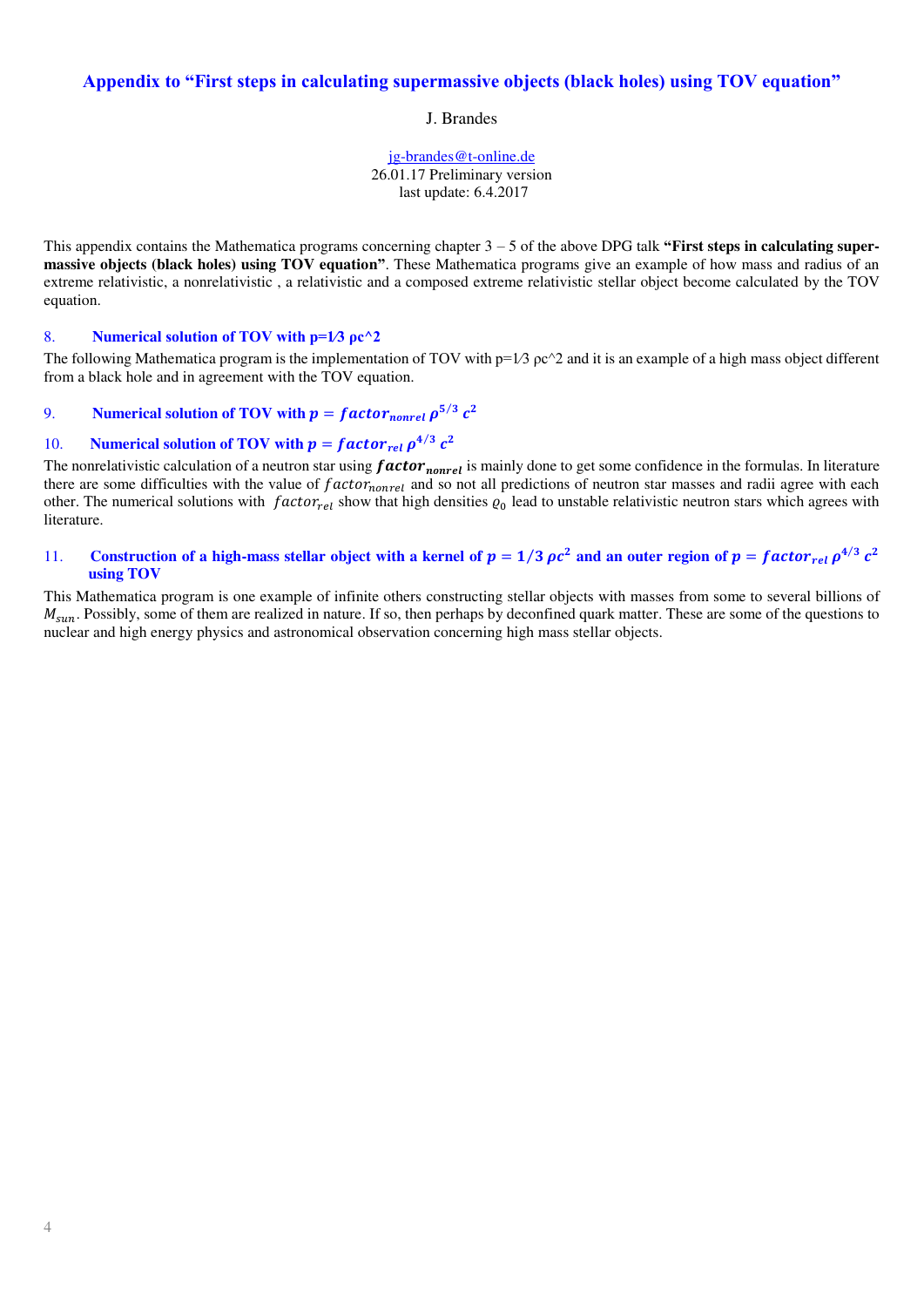```
CellPrint[TextCell['Supermassive star (black hole)]p=1/3 \rho c<sup>2</sup>", "Section"]]
```
# **Supermassive star (black hole) p=1/3**  $\rho$  **c**^2

 $CellPrint[TextCell['Konstanten", "Subsection"]$ 

**Konstanten**

```
H*Input of c, h, G, neutron mass mn in cgs units*L
CellPrint[TextCell['CGS-System", "Text"]c = 3 \times 10. ^10;
gravG = 6.67 ´ 10.^-8;
hplanckinJs = 6.626 \times 10^{-4} - 34;
hplanckinergs = hplanckinJs 10^7;
hplanck = hplanckinergs;
mneutroningramm = 1.675 ´ 10^-27 ´ 10^3;
mn = mneutroningramm;
mue = 1;
```
CGS-System

**CellPrint**[TextCell["prel =  $1/3$   $\rho$  c^2 applied to TOV equation", "Subsection"]]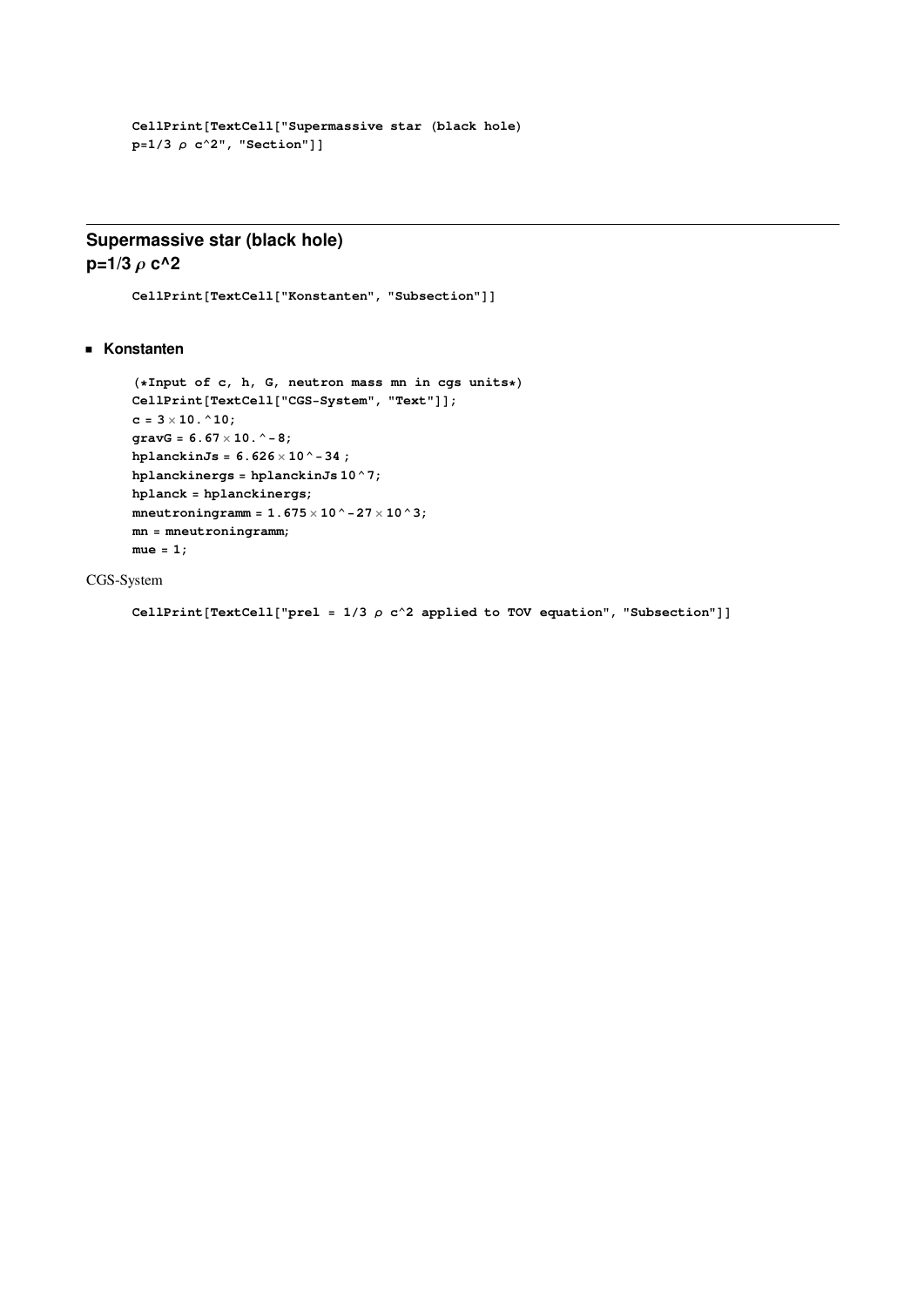```
prel = 1/3 \rho c^2 applied to TOV equation
```

```
H*imax: iteration steps of TOV*L
imax = 100 000
pre1 = Table[i, {i, 0, imax, 1};
rho = Table[10 i, {i, 0, imax, 1}];r = Table[dr, {i, 0, imax, 1}];
m = Table[0, {i, 0, imax, 1}];
rsm = Table[20 i, {i, 0, imax, 1}];
(*r[[1]] starting value of radius r of star in cm*r[[1]] = 100.
H*similar to r: starting values of Ρ, p, stellar mass m, Schwarzshild radius rsm*L
rho[[1]] = 3/14(1/(4 \text{Pi}[[1]]^2)) (c<sup>2</sup>/gravG)
prel[[1]] = 1 / 3 rho[[1]] c^2m[[1]] = 3/14 r[[1]] c^2 / gravGrsm[[1]] = m[[1]] 2 gravG / c^2H*step width dr of radius r in cm*L
dr = 10
Do@
   dpreli = -gravG
      ((\texttt{rho}[\left[i-1\right]]+\texttt{prel}[\left[i-1\right]]\,/\,c^2)\,(\texttt{m}[\left[i-1\right]]+4\,\texttt{pir}\left[\left[i-1\right]\right] \,\texttt{^3}\,\texttt{prel}[\left[i-1\right]]\,/\,c^2)\,/\,(\mathbf{r} \begin{bmatrix} \begin{bmatrix} i-1 \end{bmatrix} \begin{bmatrix} r \begin{bmatrix} i-1 \end{bmatrix} - r s \mathbb{m} \begin{bmatrix} i-1 \end{bmatrix} \end{bmatrix})) dr;
   prel[[i]] = dpreli + prel[[i - 1]];rho[[i]] = 3 pre1[[i]] / c^2;dmi = 4 Pi r[[i - 1]]^2 d r r h o[[i]];m[[i]] = dmi + m[[i-1]];r[[i]] = r[[i-1]] + dr;r s m[[i]] = m[[i]] 2 gravG / c^2, {i, 2, imax + 1, 1};
If@imax < 1000, dplot = 1,
   If[imax < 10 000, dplot = 10, If[imax < 100 000, dplot = 100, dplot = 1000]]];
ListPlot[Table[\{r[[i]], pred[[i]]\}, \{i, 1, imax, dplot\}],PlotLabel \rightarrow "P(\mathbf{r})", AxesLabel \rightarrow {"r/cm", "p/0.1 Pascal"}
ListPlot\left[Table[\{r[[i]], rho[[i]]\}, \{i, 1, imax, dplot\}],\right)PlotLabel \rightarrow "\rho(\mathbf{r})", AxesLabel \rightarrow {"\mathbf{r}/\text{cm}", "\rho/\text{g}/\text{cm}^3"}
ListPlot\left[Table[\{r[[i]], m[[i]]\}, \{i, 1, imax, dplot\}],\right]PlotLabel \rightarrow "\mathbf{M}(\mathbf{r})", AxesLabel \rightarrow {"\mathbf{r}/\text{cm}", "\mathbf{m}/\text{g}"}, PlotRange \rightarrow All<sup>1</sup>
ListPlot\left[Table[\{r[[i]], rsm[[i]]\}, \{i, 1, imax, dplot\}],\right]PlotLabel \rightarrow "\Gamma_{\rm{sm}}(r)", AxesLabel \rightarrow {"r/cm", "r_{\rm{sm}}/cm"}, PlotRange \rightarrow All
100 000
100.
2.30091 \times 10^{22}6.90274 \times 10^{42}2.89141 \times 10^{29}42.8571
10
```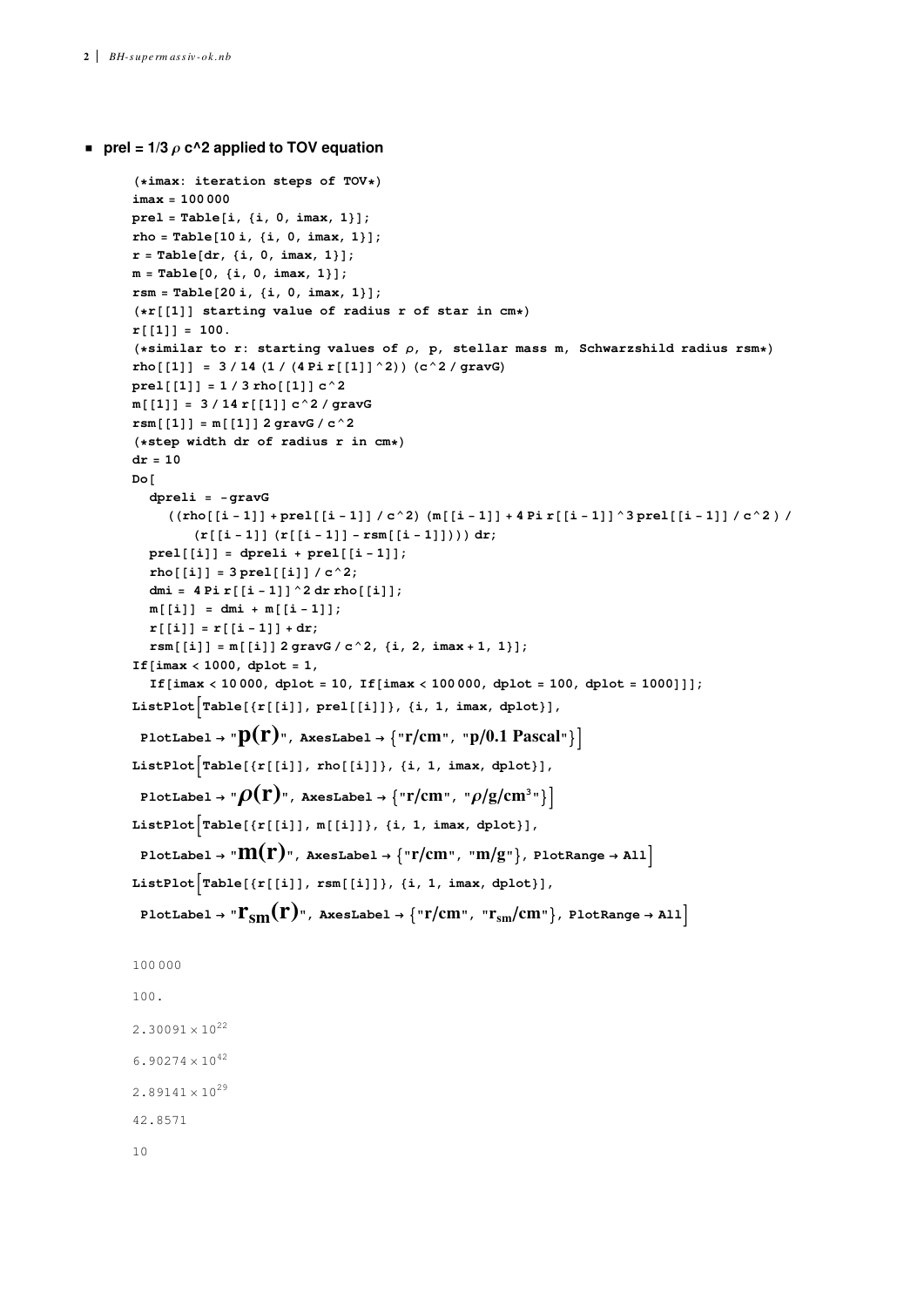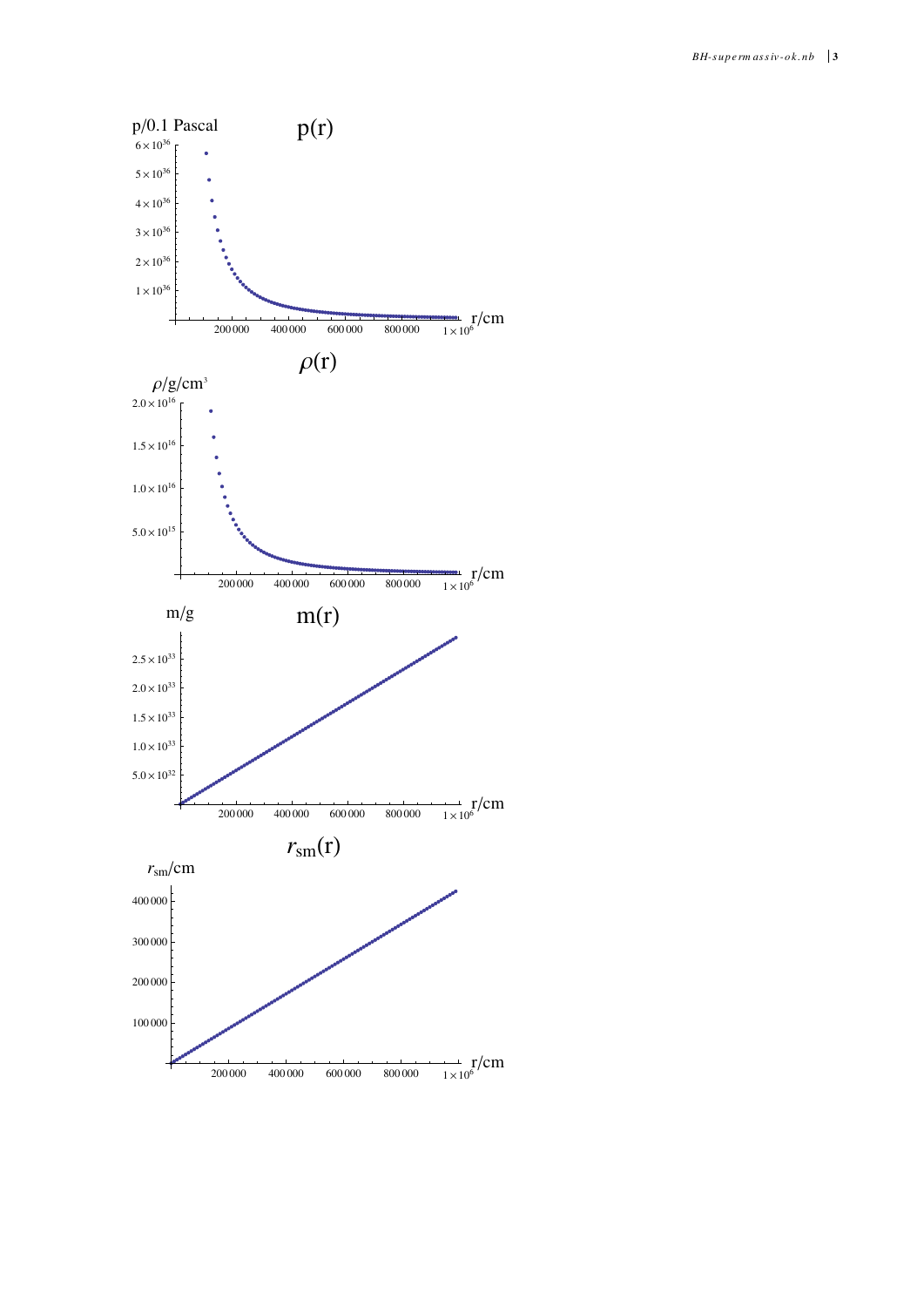```
CellPrint@TextCell@"Neutronrnstern - nichtrelativistisch
p = factor p^65/3", "Section"]]
```
# **Neutronenstern - nichtrelativistisch p** = factor  $\rho$ <sup> $\wedge$ 5/3</sup>

```
CellPrint[TextCell['Konstanten", "Subsection"]
```
## **Konstanten**

```
CellPrint[TextCell['CGS-System", "Text"]H*Input of c, h, G, neutron mass mn in cgs units*L
c = 3 \times 10. ^10;
gravG = 6.67 \times 10. ^ - 8;
hplanckinJs = 6.626 ´ 10^-34 ;
hplanckinergs = hplanckinJs 10^7;
hplanck = hplanckinergs;
mneutroningramm = 1.675 ´ 10^-27 ´ 10^3;
mn = mneutroningramm;
mue = 1;
hplanckquer = hplanck / (2 Pi)
H* beta aus Schutz, S. 280 *L
\betabeta = ((9 \text{ hplanck}^6)(1 \cdot (320 \text{ Pi}^2 \text{ mm}^8)) ^ (1 \cdot 3);
CellPrint[TextCell['SI-System", "Text"]hplancksi = 6.626 \times 10^{-4} - 34;
mnsi = 1.674 \times 10^{\degree} - 27;beta2 = ((9 \text{ hplancksi}^6) / (320 \text{ Pi}^2 \text{2} \text{mnsi}^8)) (1/3);
```
## CGS-System

 $1.05456 \times 10^{-27}$ 

## SI-System

```
CellPrint[TextCell['pnrel = factor \rho^{(5/3)} ", "Subsection"]
```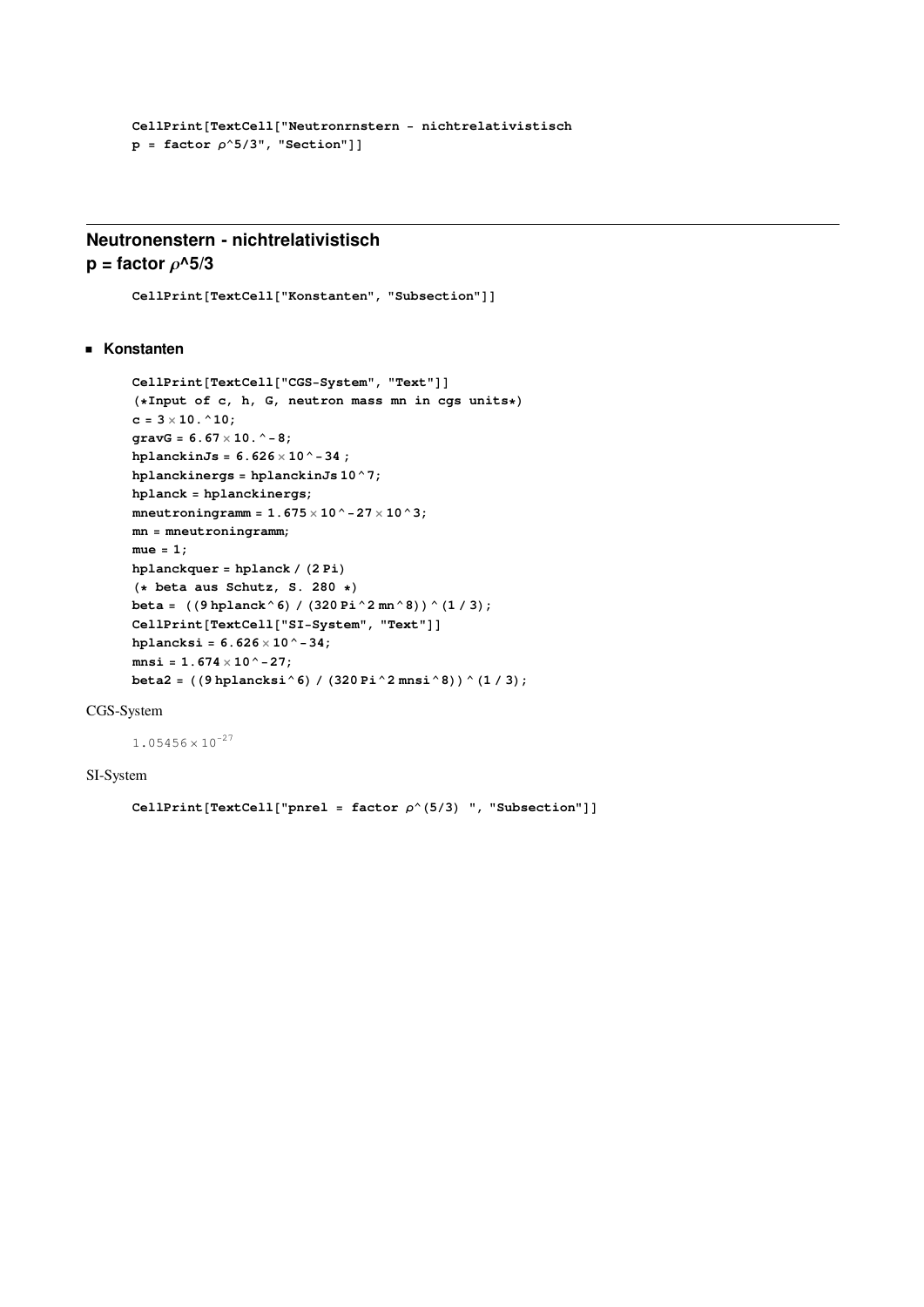```
p pnrel = factor \rho^A(5/3)
```

```
imax = 100 000
pre1 = Table[i, {i, 0, imax, 1};
rho = Table[10 i, {i, 0, imax, 1}];r = Table[dr, {i, 0, imax, 1}];
m = Table[0, {i, 0, imax, 1}];
rsm = Table[20 i, {i, 0, imax, 1}];
(*r[[1]] starting value of radius r of star in cm*\mathbf{r}[[1]] = 1.
factor = hplanckquer ^2 / (15 Pi mn) (3 Pi ^2 / mn) ^ (5 / 3);
pcentral3 = 6.2 ´ 10^34;
rhocentral3 = 1.098 \times 10^{6} 15;
factor3 = pcentrals / (rhocentral3<sup>^</sup> (5 / 3));H* There are different assumptions about the value of factor. In
 this example factor is calculated from literature values of p and
 ρ giving rational results for mass and radius of neutron stars.*)
factor = factor3;
rhocentral = 1.098 \times 10^{6} 15.;
H*similar to r: starting values of Ρ, p, stellar mass m, Schwarzshild radius rsm*L
prel[[1]] = factor thocentral^(5/3)rho([1]) = (pred[[1]] / factor) ^ (3/5)
m[[1]] = 4/3 \text{Pi} r[[1]] ^3 rhocentral
rsm[[1]] = m[[1]] 2 gravG / c^2H*step width dr of radius r in cm*L
dr = 100
(* Stop of iteration if actual density of star less than rhomin*)
rhomin = 5 \times 10 ^4
ii = imax
Do@
 dpreli =
  - gravG ((rho[[i-1]] + prel[[i-1]] / c^2) (m[[i-1]] + 4 Pi r[[i-1]] ^3 prel[[i-1]] / c^2) /
        (\mathbf{r} \begin{bmatrix} \mathbf{i} - 1 \end{bmatrix} (\mathbf{r} \begin{bmatrix} \mathbf{i} - 1 \end{bmatrix} - \mathbf{r} \mathbf{s} \mathbf{m} \begin{bmatrix} \mathbf{i} - 1 \end{bmatrix}))) \, \mathbf{d} \mathbf{r}prel[[i]] = dpreli + prel[[i - 1]];
 \mathbf{rho}^{\{i\}} [i] = \mathbf{(pred[[i]] / factor)} (3 / 5);dmi = 4 Pi r[[i - 1]]^2 d r rho[[i]];m[[i]] = dmi + m[[i-1]];r[[i]] = r[[i-1]] + dr;rsm[[i]] = m[[i]] 2 gravG / c^2;If [(prel[[i]] < 0 | | rho [[i]] < rhomin | | Im [rho [[i]]] \neq 0),
  \text{Print}['i = ", i, " \text{ prel} = ", \text{ prel}[[i]]," rho = ", rho[[i]], " m = ", m[[i]],
    " r = ", r@@iDDD; ii = i; Break@DD
 , \{i, 2, imax + 1, 1\}imax = ii;
```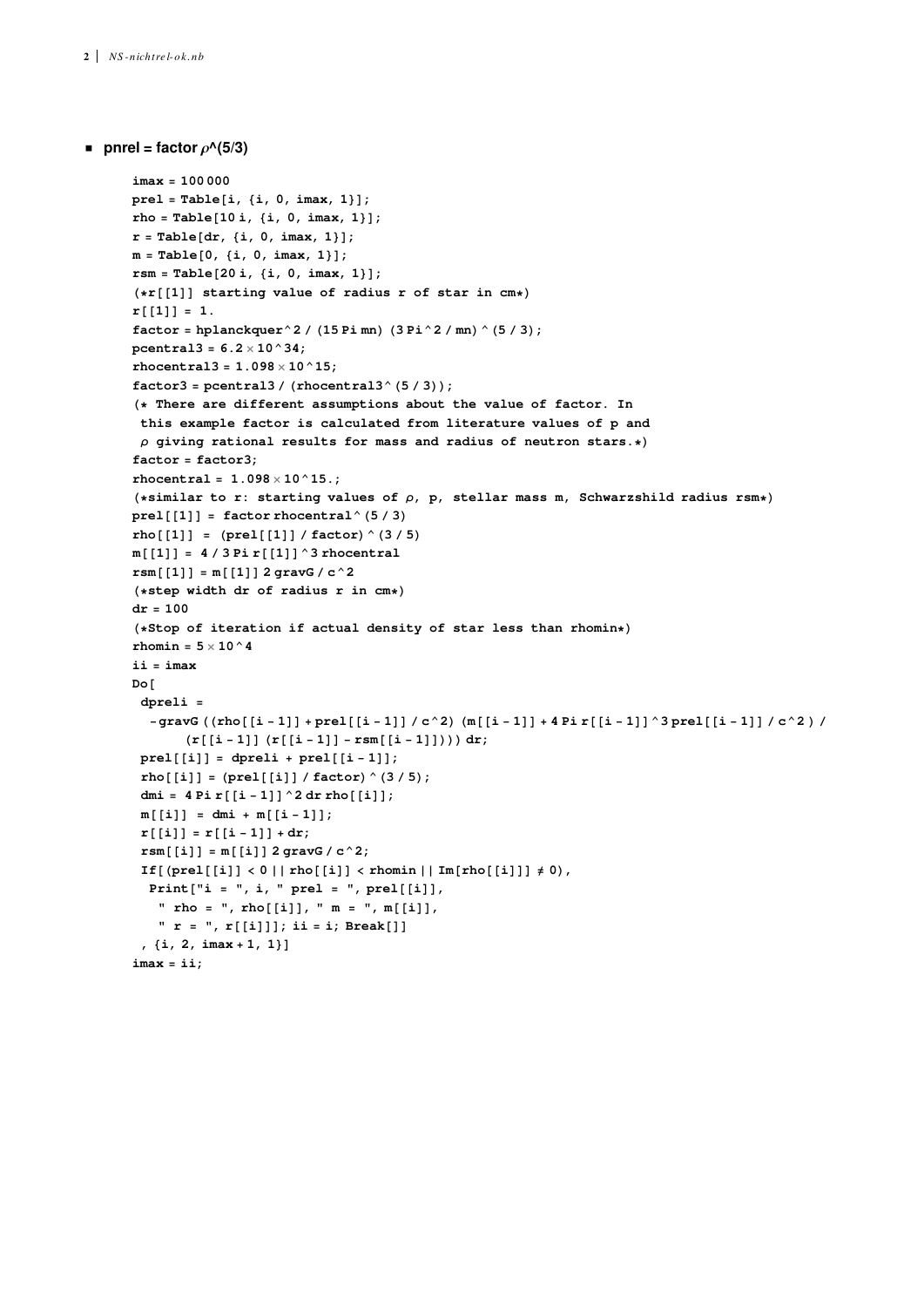```
If[imax < 1000, dplot = 1,
            If[imax < 10 000, dplot = 10, If[imax < 100 000, dplot = 100, dplot = 1000]]];
        ListPlot\left[Table[\{r[[i]]\}, pre1[[i]]\}, \{i, 1, \text{imax}, \text{dplot}\}\right],PlotLabel \rightarrow "p(r)", AxesLabel \rightarrow {"r/cm", "p/0.1 Pascal"}
        ListPlot[Table[\{r[[i]], rho[[i]]\}, \{i, 1, imax, dplot\}],PlotLabel \rightarrow "\rho(\mathbf{r})", AxesLabel \rightarrow {"\mathbf{r}/\text{cm}", "\rho/\text{g}/\text{cm}^3"}
        ListPlot[Table[\{r[[i]], m[[i]]\}, \{i, 1, \text{imax}, \text{dplot}\}],PlotLabel \rightarrow "\mathbf{M}(\mathbf{r})", AxesLabel \rightarrow {"\mathbf{r}/\text{cm}", "\mathbf{m}/\text{g}"}, PlotRange \rightarrow All<sup>1</sup>
        ListPlot[Table[\{r[[i]], rsm[[i]]\}, \{i, 1, imax, dplot\}],PlotLabel \rightarrow "\Gamma_{\text{sm}}(\Gamma)", AxesLabel \rightarrow {"\Gamma/\text{cm}", "\Gamma_{\text{sm}}/\text{cm}"}, PlotRange \rightarrow All]
        100 000
         1.
         6.2 \times 10^{34}1.098 \times 10^{15}4.59929 \times 10^{15}6.81717 \times 10^{-13}100
         50 000
         100 000
i = 12615 prel = -1.47881 \times 10^{24} rho =
 -1.43581 \times 10^8 + 4.41897 \times 10^8 i m = 1.5002 \times 10^{33} + 8.83422 \times 10^{23} i r = 1.2614 \times 10^6p/0.1 Pascal p(r)
```
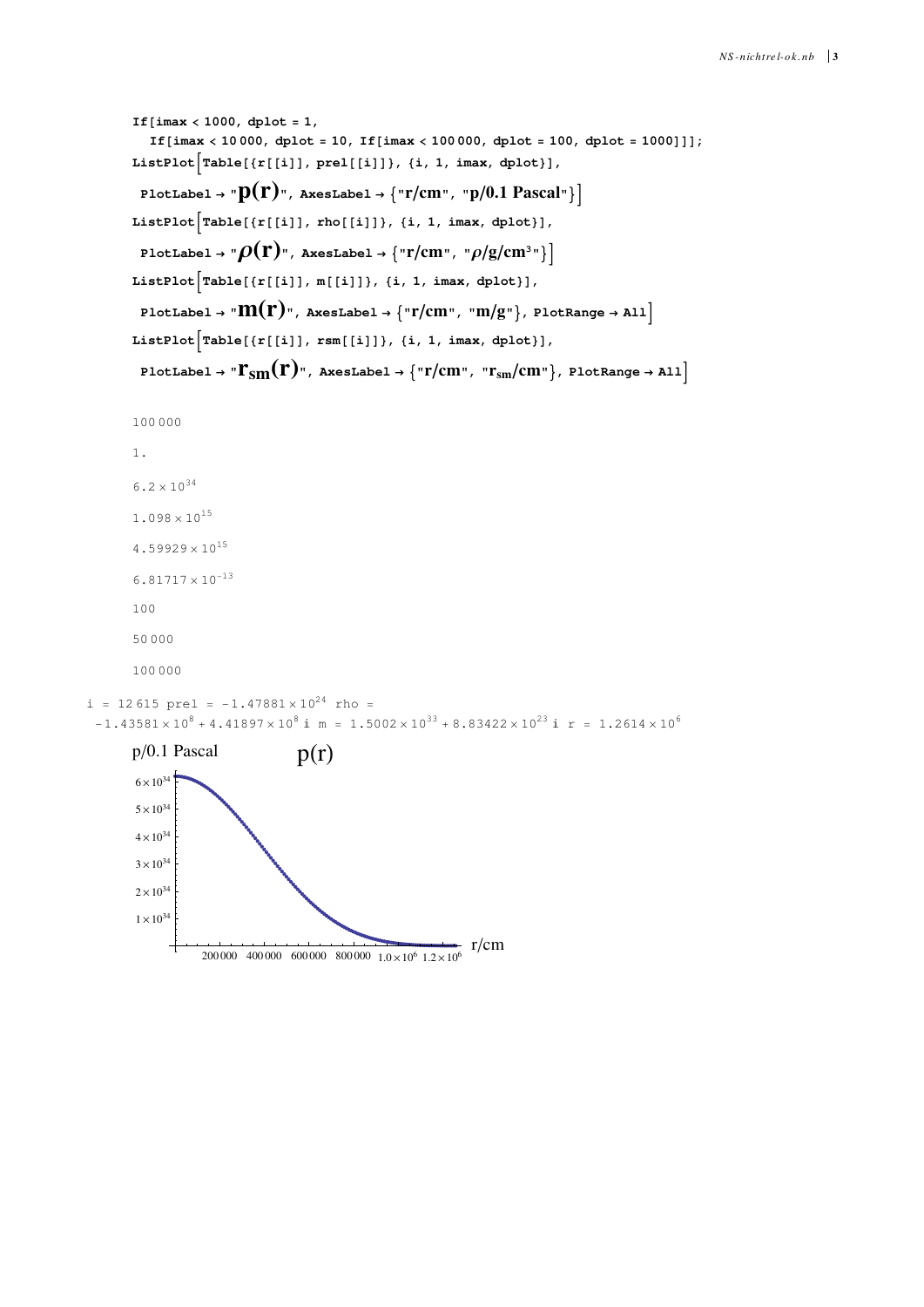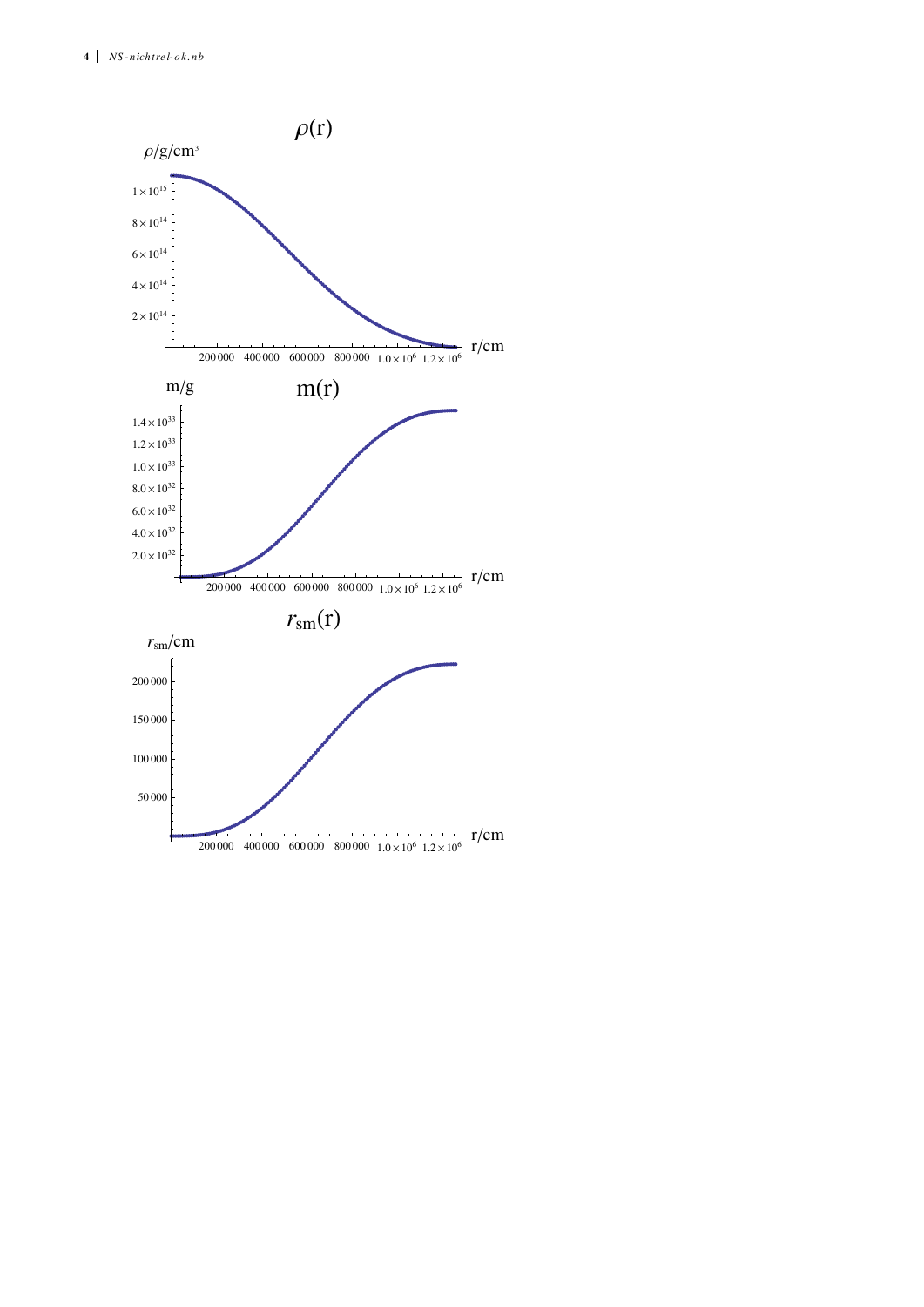```
CellPrint@TextCell@"Relativistischer Neutronenstern
pre1 = factor rho^(4/3) ", "Section"]]
```
# **Relativistischer Neutronenstern**  $prel = factor rho^(4/3)$

```
CellPrint[TextCell['Konstanten", "Subsection"]
```
**Konstanten**

```
H*Input of c, h, G, neutron mass mn in cgs units*L
CellPrint[TextCell['CGS-System", "Text"]c = 3 \times 10. ^10;
gravG = 6.67 ´ 10.^-8;
hplanckinJs = 6.626 \times 10^{-4} - 34;
hplanckinergs = hplanckinJs 10^7;
hplanck = hplanckinergs;
mneutroningramm = 1.675 ´ 10^-27 ´ 10^3;
mn = mneutroningramm;
mue = 1;
```
CGS-System

```
CellPrint[TextCell["prel = factor \rho<sup>\wedge</sup>(4/3) ", "Subsection"]]
```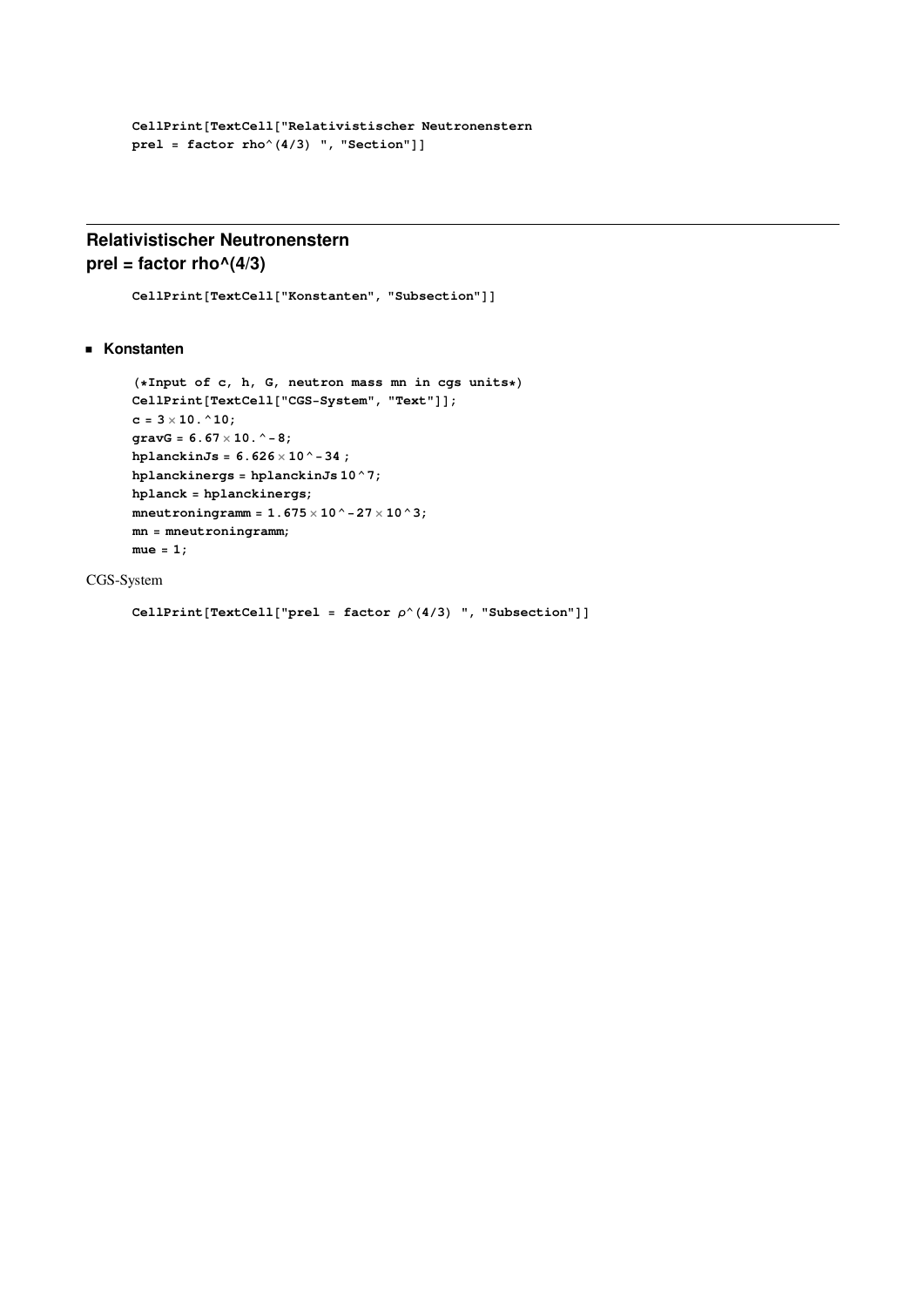**prel = factor rho** $(4/3)$ 

```
H*imax: iteration steps of TOV*L
imax = 400 000
pre1 = Table[i, {i, 0, imax, 1};
rho = Table[10 i, {i, 0, imax, 1}];r = \text{Table}[\text{dr}, \{i, 0, \text{imax}, 1\}];m = Table[0, {i, 0, imax, 1}];
rsm = Table[0, {i, 0, imax, 1};
(*r[[1]] starting value of radius r of star in cm*\mathbf{r} \begin{bmatrix} 1 \\ 1 \end{bmatrix} = 1.factor = (1 / 8) (3 / Pi) (1 / 3) hplanck c / mn (4 / 3);factor2 = 1 / (12 \text{ Pi}^2) (3 \text{ Pi}^2) (4 / 3) \text{ hplanck c} / \text{mn}^4 (4 / 3);rhocentral = 10^12.;
pcentral = factor rhocentral (4 / 3);
H*similar to r: starting values of Ρ, p, stellar mass m, Schwarzshild radius rsm*L
prel[[1]] = pcentralrho[1] = (pred[[1]]) / factor \hat{ } (3/4) mue
m[[1]] = 4 / 3 \text{ Pi } r[[1]]^2 rhocentral
r s m[[1]] = m[[1]] 2 gravG / c^2H*step width dr of radius r in cm*L
dr = 100
(* Stop of iteration if actual density of star less than rhomin*)
rhomin = 10^9
Do@
   dpreli = -gravG
       (\left(\texttt{rho}[\left[i-1\right]\right]+\texttt{prel}[\left[i-1\right]]\ /c^2) \ \left(\texttt{m}[\left[i-1\right]\right]+\texttt{4} \ \texttt{pir}[\left[i-1\right]]\ \texttt{3}\ \texttt{prel}[\left[i-1\right]]\ /\ c^2) \ /(\mathbf{r} \begin{bmatrix} \mathbf{i} - 1 \end{bmatrix} (\mathbf{r} \begin{bmatrix} \mathbf{i} - 1 \end{bmatrix} - \mathbf{r} \mathbf{s} \mathbf{m} \begin{bmatrix} \mathbf{i} - 1 \end{bmatrix}))) \, dx;prel[[i]] = dpreli + prel[[i - 1]];rho [[i]] = (pre1[[i]] / factor \hat{ } (3 / 4) mue;
   dmi = 4 Pi r[[i - 1]] ^2 dr rho[[i]];
   m[[i]] = dmi + m[[i-1]];\mathbf{r}^{\{i\}} [i ] = \mathbf{r}^{\{i-1\}} + \mathbf{dr};
   rsm[[i]] = m[[i]] 2 gravG / c^2;\mathbf{If}[\mathbf{rho}[[i]] < \mathbf{r}homin,
     \text{Print}['i = ", i, " \text{ prel} = ", \text{ prel}[[i]]," rho = ", rho[[1]], " m = ", m[[1]]," r = ", r@@iDDD; Break@DD, 8i, 2, imax + 1, 1<D;
If@imax < 1000, dplot = 1,
   If[imax < 10 000, dplot = 10, If[imax < 100 000, dplot = 100, dplot = 1000]]];
ListPlot[Table[\{r[[i]], pred[[i]]\},\{i, 1, imax, dplot\}],\text{PlotLabel} \rightarrow \text{P}(\mathbf{r})", AxesLabel \rightarrow \{\text{Tr/cm}^{\circ}, \text{ "p/0.1 Pascal}^{\circ}\}\ListPlot\left[Table[\{r[[i]], rho[[i]]\}, \{i, 1, imax, dplot\}],\right)PlotLabel \rightarrow "\rho(\mathbf{r})", AxesLabel \rightarrow {"\mathbf{r}/\text{cm}", "\rho/\text{g}/\text{cm}^3"}
ListPlot\left[Table[\{r[[i]], m[[i]]\}, \{i, 1, \text{imax}, \text{dplot}\}],\right]PlotLabel \rightarrow "\mathbf{M}(\mathbf{r})", AxesLabel \rightarrow {"\mathbf{r}/\text{cm}", "\mathbf{m}/\text{g}"}, PlotRange \rightarrow All<sup>1</sup>
ListPlot\left[Table[\{r[[i]], rsm[[i]]\}, \{i, 1, imax, dplot\}],\right]PlotLabel \rightarrow "\Gamma_{\rm sm}(\Gamma)", AxesLabel \rightarrow {"\Gamma/\rm cm", "\Gamma_{\rm sm}/\rm cm"}, PlotRange \rightarrow All]
```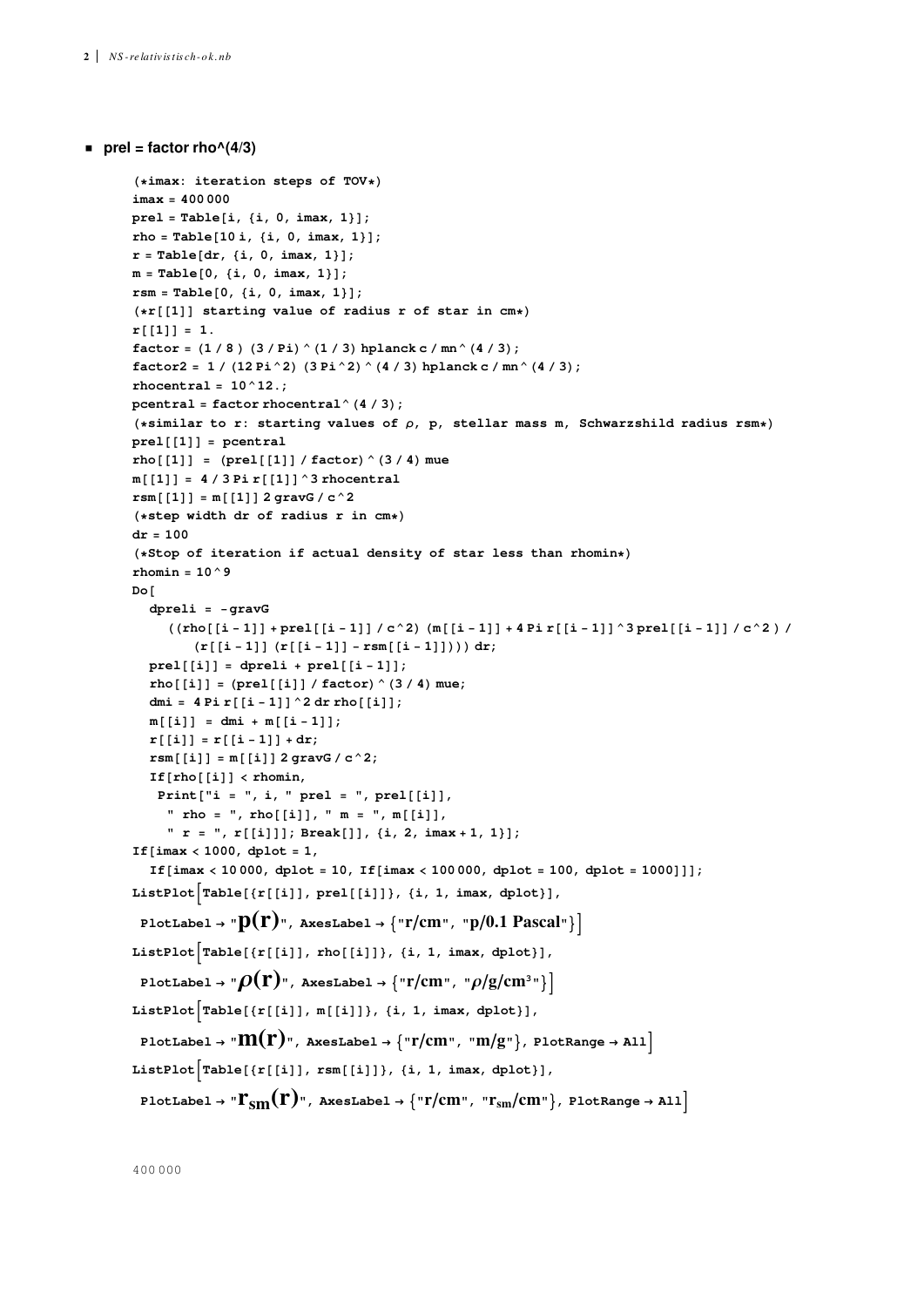$1.23004 \times 10^{31}$  $1 \cdot \times 10^{12}$  $4.18879 \times 10^{12}$  $6.20872 \times 10^{-16}$ 100 1 000 000 000

1.



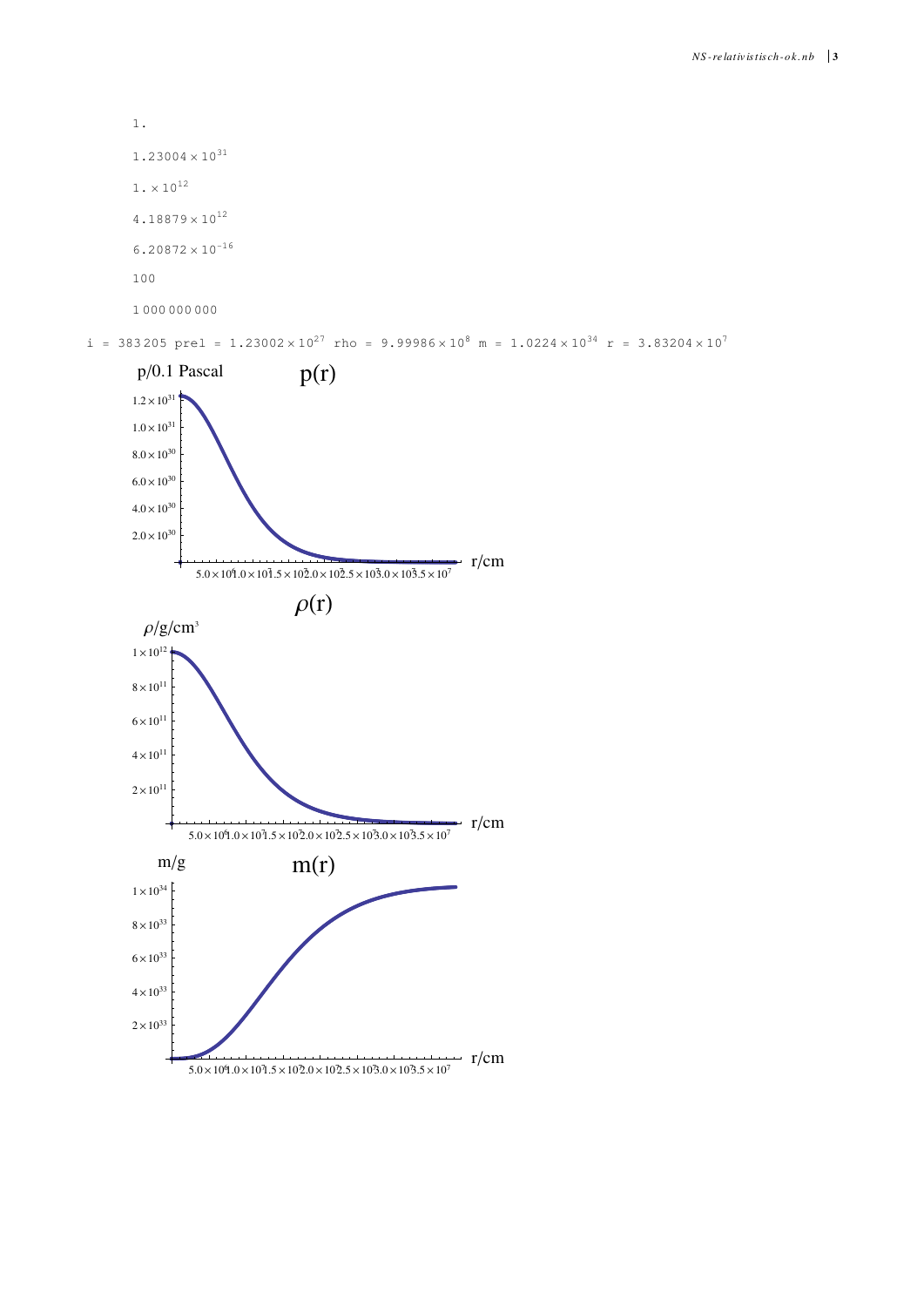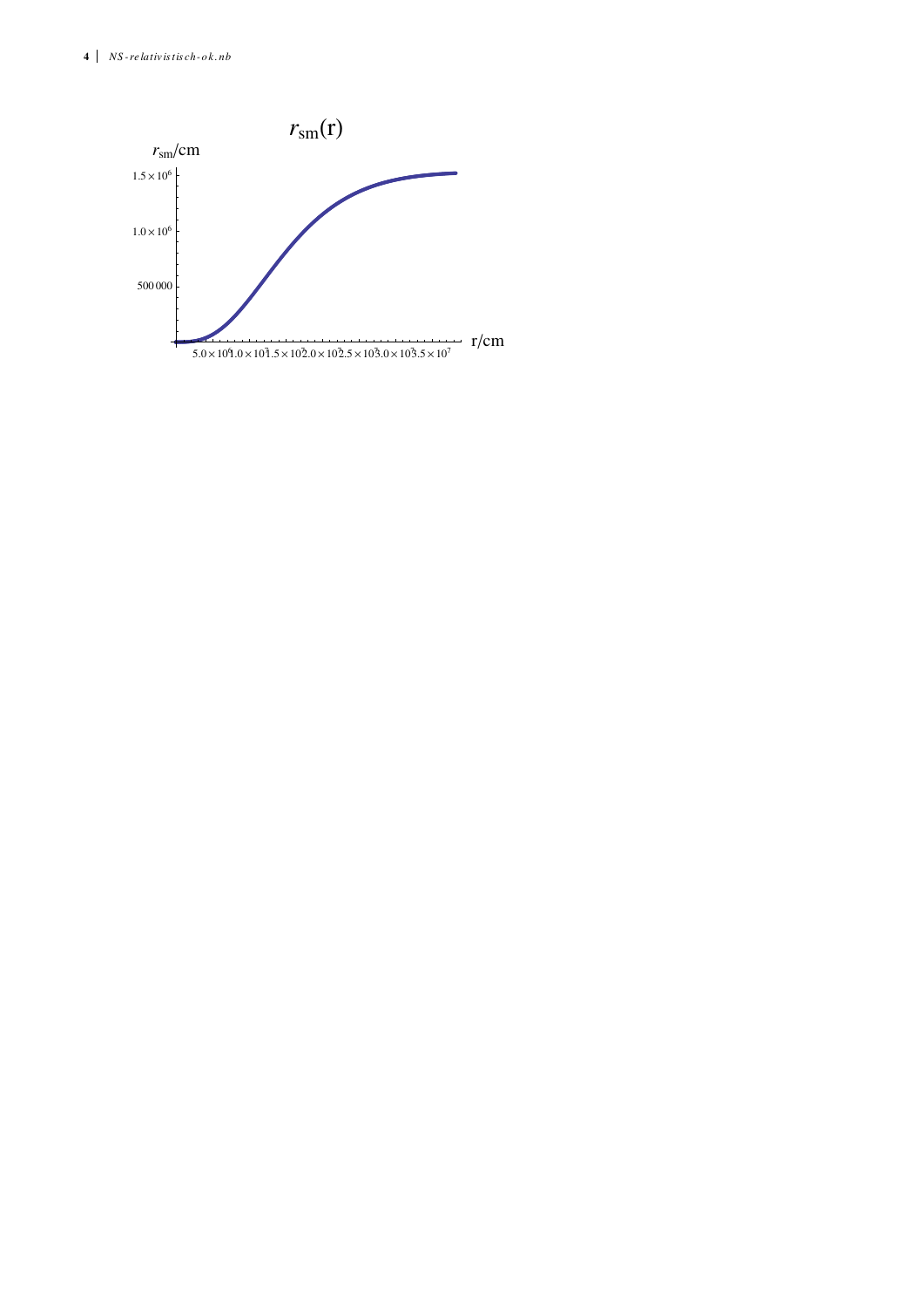# **Supermassiver Stern - BH + NS**

 $CellPrint[TextCell['Konstanten", "Subsection"]$ 

## **Konstanten**

```
CellPrint[TextCell['CGS-System", "Text"]c = 3 \times 10. ^10;
gravG = 6.67 ´ 10.^-8;
hplanckinJs = 6.626 \times 10^{-4} - 34;
hplanckinergs = hplanckinJs 10^7;
hplanck = hplanckinergs;
mnneutroningramm = 1.675 \times 10^-27 \times 10^3;
mn = mneutroningramm;
mue = 1;
```
CGS-System

 $CellPrint[TextCell['pre1 = 1/3$  rho c^2 and prel =  $factor \rho^(4/3)$ , "Subsection"]]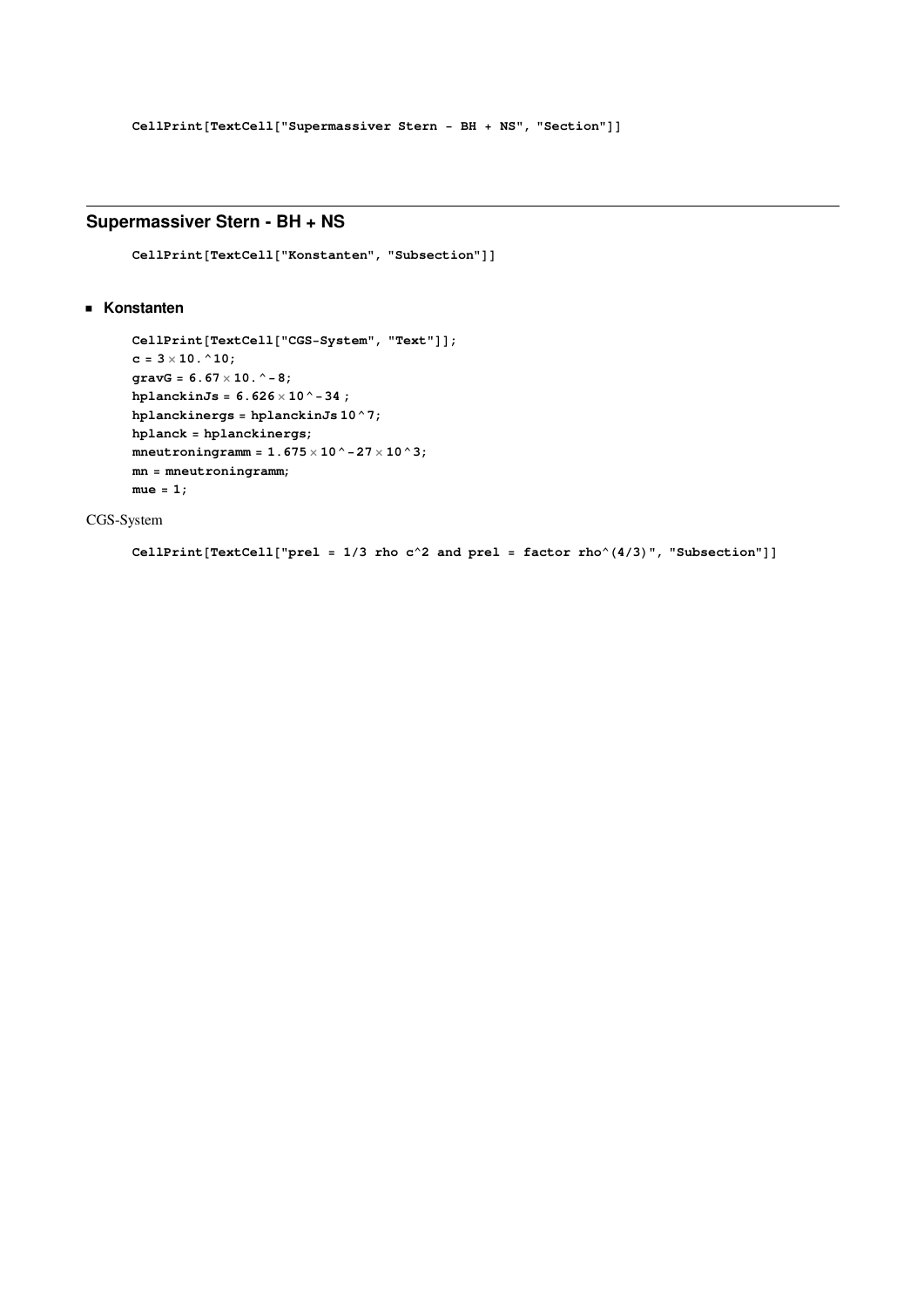```
prel = 1/3 rho c^2 and prel = factor rho^(4/3)
```

```
imax = 400 000
imaxns = 20 000
\text{prel} = \text{Table}[-10^{\degree}35, \{i, 0, \text{imax} + \text{imax}, 1\}];rho = Table[-10^14, \{i, 0, \text{imax} + \text{imax}, 1\}];r = Table[0, {i, 0, imax + imaxns, 1};
m = \text{Table}[0, \{i, 0, \text{imax} + \text{imax}, 1\}];rsm = Table[0, {i, 0, imax + imaxns, 1}];r[[1]] = 10000.
rho[[1]] = 3/14(1/(4 \text{Pi}[[1]]^2)) (c<sup>2</sup>/gravG)
prel[[1]] = 1 / 3 rho[[1]] c^2m[[1]] = 3/14 r[[1]] c^2 / gravG
rsm[[1]] = m[[1]] 2 gravG / c^2dr = 1000
prelNS = 10^12
rhomin = 10^9
Do@
 dpreli =
  -gravG ((rho[[i-1]] + prel[[i-1]] / c^2) (m[[i-1]] + 4 Pi r[[i-1]]^3 pre][[i-1]] / c^2) /
        (\mathbf{r}[[i-1]])(\mathbf{r}[[i-1]] - \mathbf{rsm}[[i-1]]))) \, dx;prel[[i]] = dpreli + prel[[i - 1]];rho[[i]] = 3 pre1[[i]] / c^2;dmi = 4 Pi r[[i - 1]] ^2 dr rho[[i]];
 m[[i]] = dmi + m[[i-1]];r([i]) = r([i-1]) + dr;r s m[[i]] = m[[i]] 2 gravG / c^2;, \{i, 2, imax + 1, 1\}dr = 1000
rhomin = 10^2
factor = (1/8) (3/Pi) (1/3) hplanck c/mn<sup>(4/3)</sup>
rho [ [imax] ] = (prel[[imax]) /factor) \hat{=} (3 / 4) mue
Do@
  dpreli = -gravG
     ((rho[[i-1]] + pre][[i-1]] / c^2) (m[[i-1]] + 4 Pi r[[i-1]] \uparrow 3 pre1[[i-1]] / c^2) /
         (\mathbf{r}[[i-1]](\mathbf{r}[[i-1]] - \mathbf{rsm}[[i-1]]))) \, d\mathbf{r};prel[[i]] = dpreli + prel[[i-1]];rho[1] = |pred[[1]] / factor \wedge (3 / 4) mue;
  dmi = 4 Pi r[[i - 1]]^2 d r r (i);
  m[[i]] = dmi + m[[i-1]];r[[i]] = r[[i-1]] + dr;rsm[[i]] = m[[i]] 2 gravG / c^2;If[rho([i]] < rhomin,
```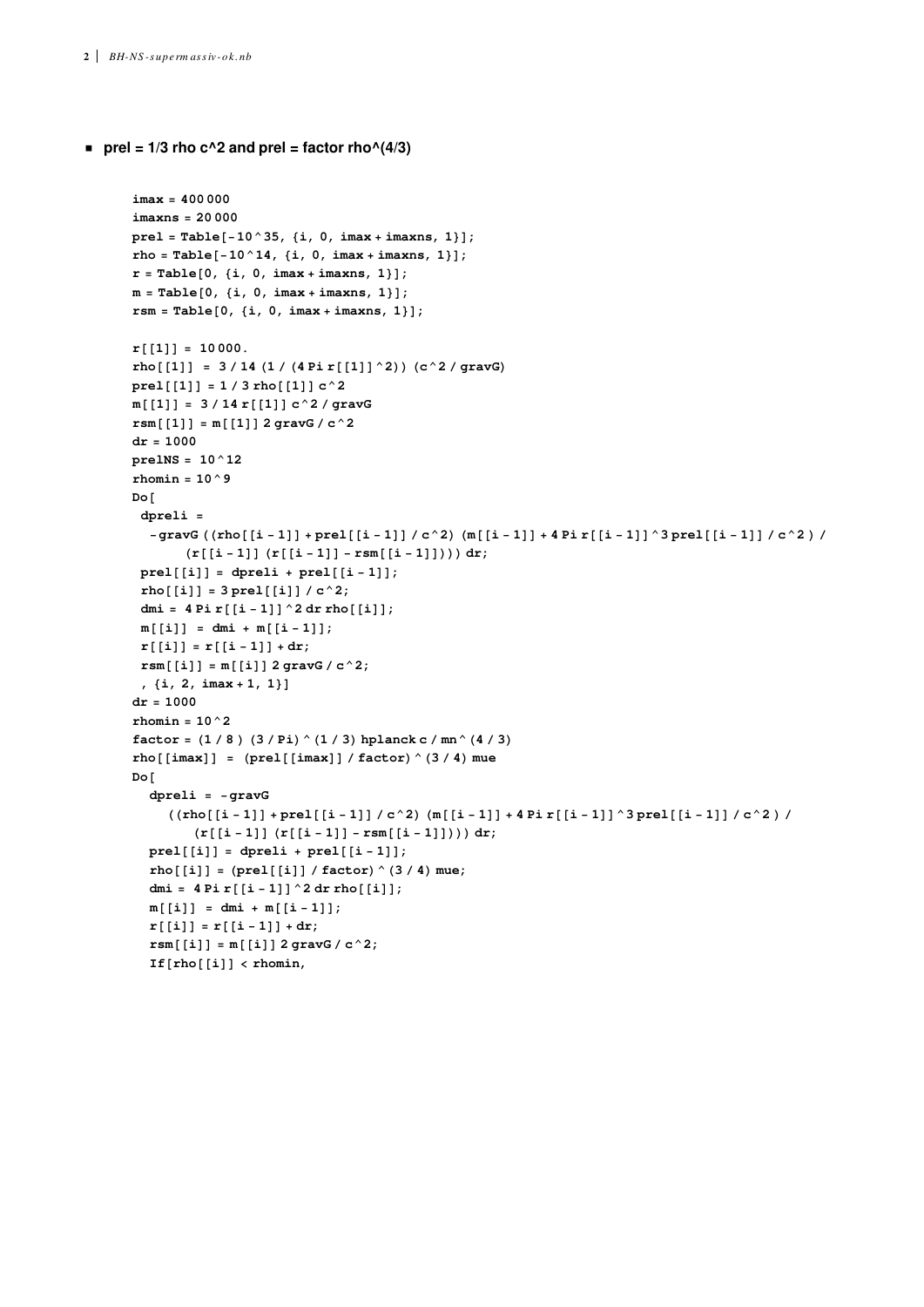```
\text{Print}['i-2 = ", i, " prel = ", prel[]" rho = ", rho[[1]], " m = ", m[[1]]," r = ", r@@iDDD; Break@DD,
             \{i, imax + 1, imax + imaxns + 1, 1\};
         If\{ \text{imax} < 1000, \text{ dplot} = 1,If@imax < 10 000, dplot = 10, If@imax < 100 000, dplot = 100, dplot = 1000DDD;
         ListLogPlot \lceilTable [\{r[[i]]\}, prel[[i]]\}, \{i, 1, \text{imax + imaxns}, \text{dplot}]\}, PlotLabel \rightarrow "D(r)",
           \{ \text{NNSLabel} \rightarrow \{ \text{N} \mid \text{N} \mid \text{N} \mid \text{N} \} Pascal \text{N} \}, \text{PlotRange} \rightarrow \{ \text{All}, \{ \text{0}, \text{10} \land \text{36} \} \}ListLogPlot\left[\text{Table}[\{r[[i]], rho[[i]]\}, \{i, 1, \text{imax} + \text{imax}, \text{dplot}\}],PlotLabel \rightarrow "\rho(\mathbf{r})", AxesLabel \rightarrow {"\mathbf{r/cm}", "\rho/\text{g/cm}^3"}, PlotRange \rightarrow All]
         \text{ListPlot}\left[\text{Table}[\{r[[i]], m[[i]]\}, \{i, 1, \text{imax + inaxns, dplot}\}],PlotLabel \rightarrow "\mathbf{M}(\mathbf{r})", AxesLabel \rightarrow {"\mathbf{r}/\text{cm}", "\mathbf{m}/\text{g}"}, PlotRange \rightarrow All<sup>1</sup>
         ListPlot\left[Table[\{r[[i]]\},\text{rsm[[i]]}\},\{\text{i},\text{ 1, imax +} \text{imaxns, dplot}\}\right],PlotLabel \rightarrow "\Gamma_{\text{sm}}(\Gamma)", AxesLabel \rightarrow {"\Gamma/\text{cm}", "\Gamma_{\text{sm}}/\text{cm}"}, PlotRange \rightarrow All]
         400 000
         20 000
         10 000.
         2.30091 \times 10^{18}6.90274\times10<sup>38</sup>
         2.89141 \times 10^{31}4285.71
         1000
         1 000 000 000 000
         1 000 000 000
         1000
         100
         1.23004 \times 10^{15}8.10432 \times 10^{10}i-2 = 412 358 prel = 3.92825 \times 10^{17} rho = 75.5457 m = 1.74305 \times 10^{36} r = 4.12367 \times 10^{8}
```